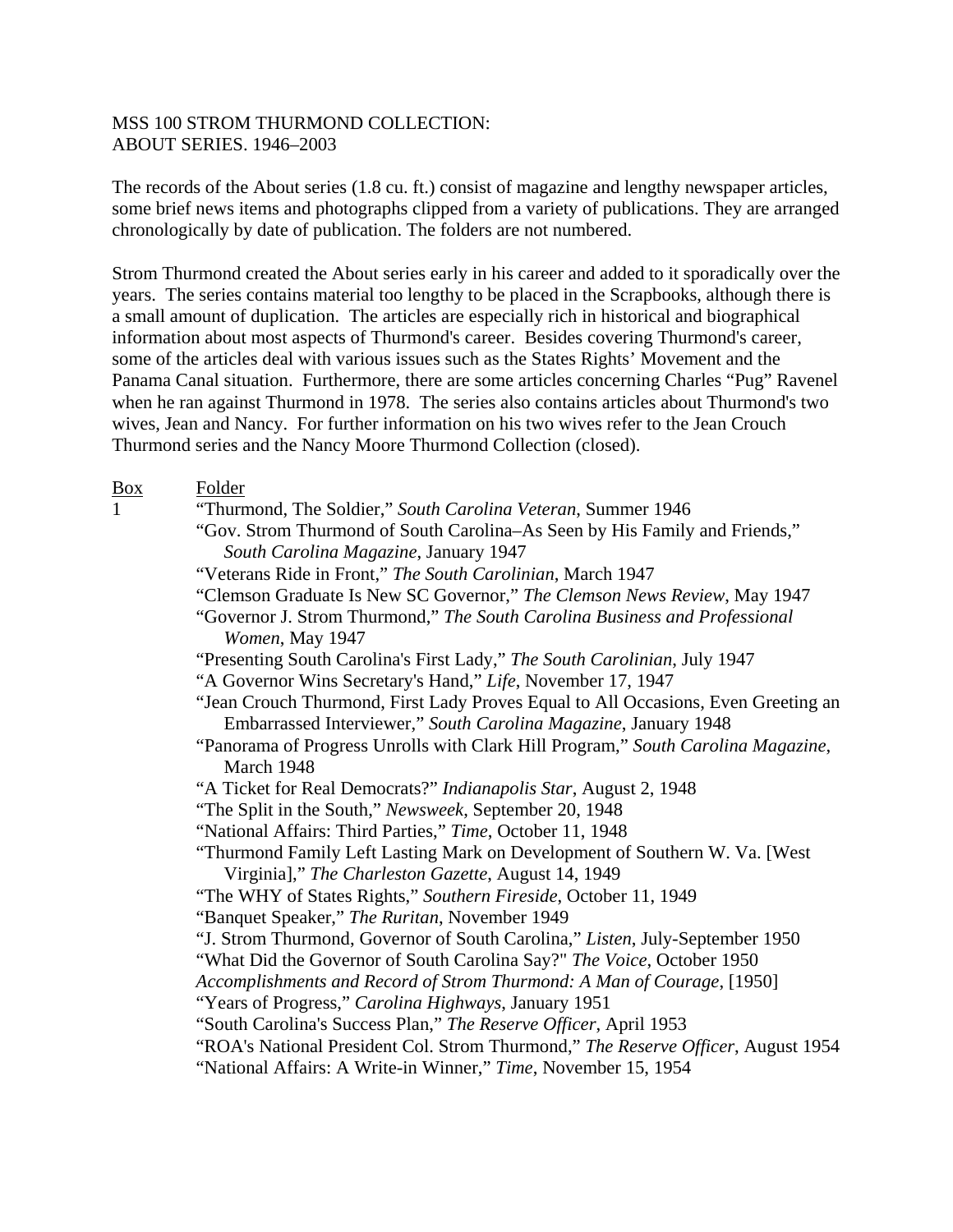| Box | <b>Title</b>                                                                                                                                                                                                  |
|-----|---------------------------------------------------------------------------------------------------------------------------------------------------------------------------------------------------------------|
| 1   | "Something New in Politics-US Senator Elected by Write-in Vote," U.S. News and<br>World Report, November 19, 1954                                                                                             |
|     | "South Carolina's New Junior Senator," State Service Magazine, December 1954<br>"ROA Washington Newsletter," The Reserve Officer, December 1954                                                               |
|     | "Senator Thurmond—Man of 'Firsts'," Clemson Alumni News, 1954                                                                                                                                                 |
|     | "People Against the Politicians," The Freeman, January 1955                                                                                                                                                   |
|     | "The Thurmonds Go to Washington," South Carolina Magazine, January 1955<br>"Greetings from the White House," 4th Annual Washington's Birthday Military Ball,<br>February 22, 1955                             |
|     | "3 Senators You Should Know," NADA [National Automobile Dealers Association],<br>April 1955                                                                                                                   |
|     | "Dixiecrat in Washington," The Saturday Evening Post, October 8, 1955                                                                                                                                         |
|     | "How to be a Leader," <i>The Progressive Farmer</i> , January 1956 [Pictures], The<br>Diplomat, March 1956                                                                                                    |
|     | "States Rights Thurmond," South, July 2, 1956                                                                                                                                                                 |
|     | "New Members of America's Most Exclusive Club," The Diplomat, January 1957                                                                                                                                    |
|     | "A Senate Career Is Begun During a Victory for Civil Rights," Life, September 9,<br>1957                                                                                                                      |
|     | Military Government Journal and Newsletter, November 1957-December 1958                                                                                                                                       |
|     | "The Gentlemen from South Carolina," South, August 25, 1958                                                                                                                                                   |
|     | [Pictures], De Molay, April 30, 1959                                                                                                                                                                          |
|     | "Senator Strom Thurmond Initiated in South Carolina," Shield & Diamond, March<br>1960                                                                                                                         |
|     | "Reporter in Washington," America's Textile Reporter, March 3, 1960                                                                                                                                           |
|     | [Pictures], The Officer, May 1960                                                                                                                                                                             |
|     | "The Officer Reporter," The Officer, June 1960                                                                                                                                                                |
|     | "Senate Report Hits Territory Security", Automobile News, July 11, 1960<br>"National Military Posture of the United States (Resolution No.321)," Proceedings of<br>the American Legion, October 8, 1960       |
|     | "Carolinas AGC Members and Guests Enjoy Busy, Worth-while Convention,"<br>Weekly Bulletin, November 17, 1960                                                                                                  |
|     | [Pictures], The Officer, December 1960                                                                                                                                                                        |
|     | "Distinguished Alumnus," Clemson Alumni News, April 1961<br>"Sen. Thurmond Says We Must Strive for Excellence," and "Jean Crouch Thurmond<br>Had a Full And Fruitful Life," Winthrop Alumnae News, April 1961 |
|     | "S.A.R. Members in the 87th Congress," Sons of the American Revolution Magazine,<br>April 1961                                                                                                                |
|     | "Senator Thurmond Helps Open Building Drive in South Carolina," The Officer, June<br>1961                                                                                                                     |
|     | "South Carolina Society," Sons of the American Revolution Magazine, July 1961                                                                                                                                 |
|     | "Former ROA President Forces into Open Long Smoldering 'Anti Anti-Communist<br>Fight'," The Officer, October 1961                                                                                             |
|     | "Senator Yarborough Heads New Legislative Advisory Committee" [Picture], The<br>Officer, November 1961                                                                                                        |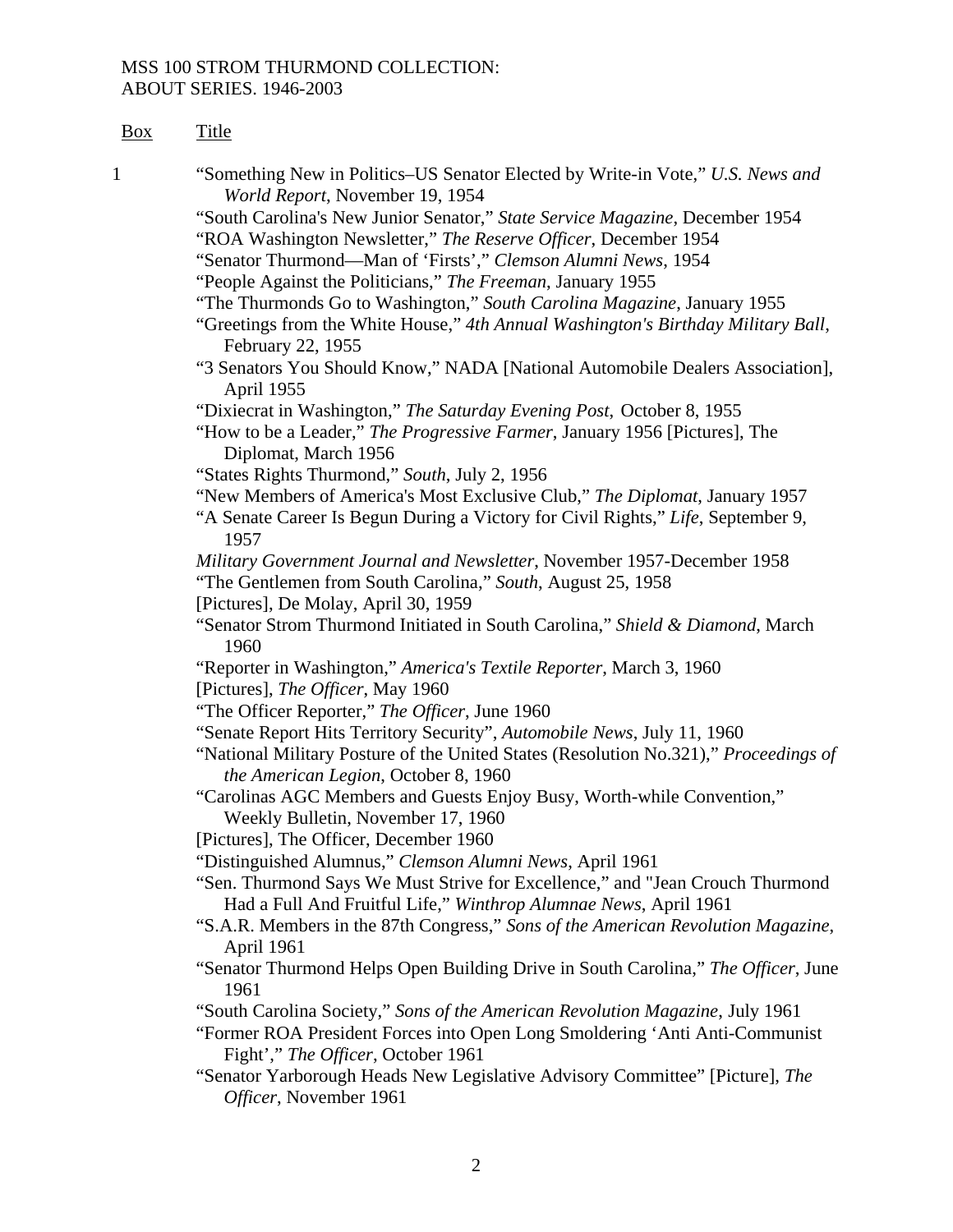| Box | <b>Title</b>                                                                                                                                                                          |
|-----|---------------------------------------------------------------------------------------------------------------------------------------------------------------------------------------|
| 1   | "Third Parties," Congressional Quarterly, 1961<br>"That Ever-Willing Strom," New Republic, January 8, 1962                                                                            |
|     | "The Senator from South Carolina," Time, February 2, 1962                                                                                                                             |
|     | "Leading Lights in the Capital's Social Life" [Picture], The Washington Post Potomac<br>Sunday Magazine, May 20, 1962                                                                 |
|     | Hampton County's 20th Annual Watermelon Festival, June 29-30, 1962                                                                                                                    |
|     | "Congress Proceedings," Sons of the American Revolution Magazine, July 1962<br>"Your Speaker-Strom Thurmond," North Carolina Junior Chamber of Commerce<br>Silver Anniversary, 1962   |
|     | "If You Want It Straight," American Opinion, January 1963                                                                                                                             |
|     | "Senator Thurmond's Fitness System," Strength & Health, March 1963                                                                                                                    |
|     | "Senator Strom Thurmond Speaks Out at Ocean Forest on August 5th," Coast,<br>August 4, 1963                                                                                           |
|     | [Picture], The Diplomat, September 1963                                                                                                                                               |
|     | "Senator Thurmond Guest Speaker," The Carolina Home, November 1963<br>"Senator Strom Thurmond," American Opinion, March 1964                                                          |
|     | "James Strom Thurmond–Politican," Term Paper by Gregg Riley, Swansea High<br>School, April 24, 1964                                                                                   |
|     | "Senator Thurmond to Receive Convention Award," The World Wars Officer Review,<br>July-August 1964                                                                                    |
|     | "Congress Roundup," Shield & Diamond, September 1964                                                                                                                                  |
|     | "Senator Thurmond: Now He's a Republican," US News and World Report,<br>September 28, 1964                                                                                            |
|     | "1964 Convention Program," The World Wars Officer Review, September-October<br>1964                                                                                                   |
|     | "New Coalitions and Realignment," Report, October 1964                                                                                                                                |
|     | "Senator Strom Thurmond Reports to the People: Opening the Floodgates," The<br>Liberty Bell, October 1964                                                                             |
|     | [Picture], Guidepost, October 30, 1964                                                                                                                                                |
|     | "Our Congressmen-Who Is Best? Who Is Worst?" Pageant, November 1964<br>"The Campaign and the Candidates," Look, November 1964                                                         |
|     | "The Republican Future," U.S. News and World Report, November 16, 1964<br>"A New Size-Up of the South: What Politicians Are Finding," U.S. News and World<br>Report, December 7, 1964 |
|     | "Senator Strom Thurmond," Term Paper by Tina Grillo, Cuslia 23, Ohio [circa 1964]                                                                                                     |
|     | "General Officers Retire," The Army Reserve Magazine, February 1965                                                                                                                   |
|     | "Old 96 District Chapter Honors a Native Son of Edgefield County, SC, US Senator<br>Strom Thurmond," Daughters of the American Revolution Magazine, February<br>1965                  |
|     | "The Gold Reserve Question" and "Reporter in Washington," America's Textile<br>Reporter, March 4, 1965                                                                                |
|     | "He'd Rather Switch and Fight," Coronet, June 1965                                                                                                                                    |
|     | "South Carolina Society," Sons of the American Revolution Magazine, July 1965<br>"G.M.P. Battle of Britain," Life, July 9, 1965                                                       |
|     |                                                                                                                                                                                       |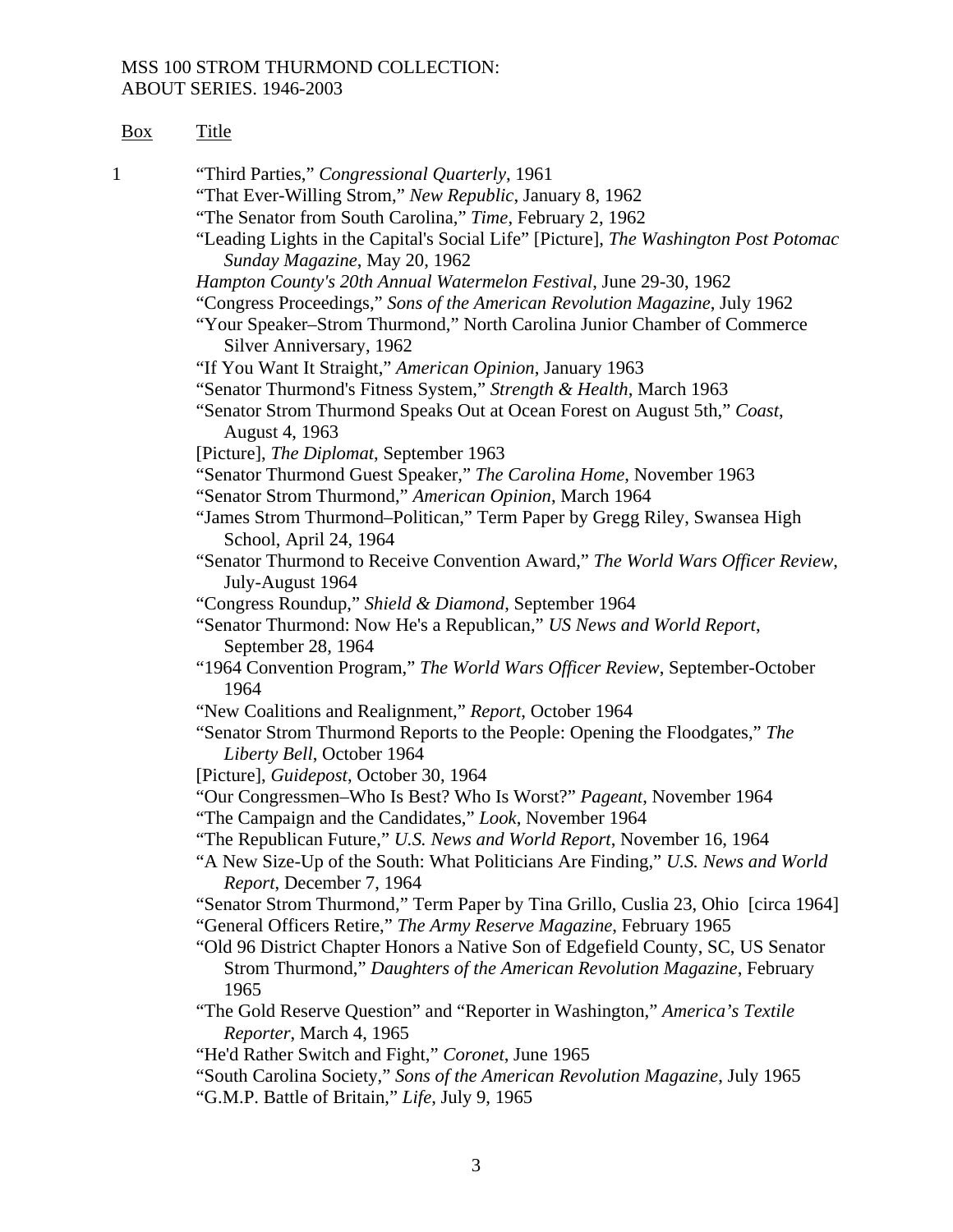| Box | <b>Title</b>                                                                                                                                            |
|-----|---------------------------------------------------------------------------------------------------------------------------------------------------------|
| 1   | "FBI National Academy Graduates 75th Class," FBI Law Enforcement Bulletin,<br>August 1965                                                               |
|     | "Strom Thurmond: Cactus of the Senate," Sunday–The Washington Star, August 1,<br>1965                                                                   |
|     | "Clemson Men on Capitol Hill," Clemson Alumni News, October 1965                                                                                        |
|     | "Freedom Club Presents Senator J. Strom Thurmond," Freedom Club Bulletin,<br>November 16, 1965                                                          |
|     | [Name Mentioned], TV Guide, December 25-31, 1965                                                                                                        |
|     | "Washington Report," The New Guard, January 1966                                                                                                        |
|     | "Biographical Sketch of Senator Strom Thurmond," Congressional Directory 89th<br>Congress, January 1966                                                 |
|     | "Comeback for Republicans in '66? How Big?" U.S. News and World Report, January<br>10, 1966                                                             |
|     | "Around Town," Palm Springs Life, February 1966                                                                                                         |
|     | "The Conservative Movement: R.I.P.?" The New Guard, March 1966                                                                                          |
| 2   | "How Well Do I Remember?" The Baptist Review, March-April 1966                                                                                          |
|     | "The Vietnam War: A Cost Accounting," Fortune, April 1966                                                                                               |
|     | [Program], The American Legion 48th Annual Convention, June 24-26, 1966                                                                                 |
|     | "Meryer, Reorganization Should Be Disapproved," The Officer, June 1966                                                                                  |
|     | "Sounds of the Right," Newsweek, July 4, 1966                                                                                                           |
|     | [Program], Veterans Day Program, November 11, 1966                                                                                                      |
|     | "The Participants Impact '67," Impact Magazine, April 1967                                                                                              |
|     | "Strom Thurmond," Term Paper by Margie Ruff, Union High School, May 10, 1967                                                                            |
|     | "Alumnae Day and Alumnae Awards," Winthrop Alumnae Magazine, Summer 1967<br>"An Alumna Writes a Book," Winthrop Alumnae Magazine, Winter 1967           |
|     | [Picture], The Army Reserve Magazine, March 1968                                                                                                        |
|     | "The Centennial Committee of 100," The Pi Kappa Alpha Centennial, March 1, 1968<br>"The South and the Nation's Destiny," Conflict Magazine, Spring 1968 |
|     | [Lecture Announcements], Key Magazine, April 6-12, 1968                                                                                                 |
|     | "Now the Republic," Time, August 16, 1968                                                                                                               |
|     | "Right Down the Middle" and "Eyeball to Eyeball with Strom," Newsweek, August<br>19, 1968                                                               |
|     | "Ex-Democrat, Ex-Dixiecrat, Today's 'Nixiecrat'," The New York Times Magazine,<br>October 6, 1968                                                       |
|     | "Strom Thurmond Country," New Republic, November 30, 1968                                                                                               |
|     | "The Senate's Watchdog for Defense," Air Force, December 1968                                                                                           |
|     | "Miss Nancy Moore Becomes Bride of Senator Thurmond in Aiken Rites," The North<br>Augusta Star, December 24, 1968                                       |
|     | "Miss Nancy Janice Moore Weds Senator Strom Thurmond in Aiken," The Star<br>Reporter, January 2, 1969                                                   |
|     | [Satire], Spiro T. Agnew Coloring Book, July 1969                                                                                                       |
|     | "Freedom Shrine Presentations and Rededications," The Exchangite, July-August<br>1969                                                                   |
|     | "Strom's Little Acres," Life, September 19, 1969                                                                                                        |

4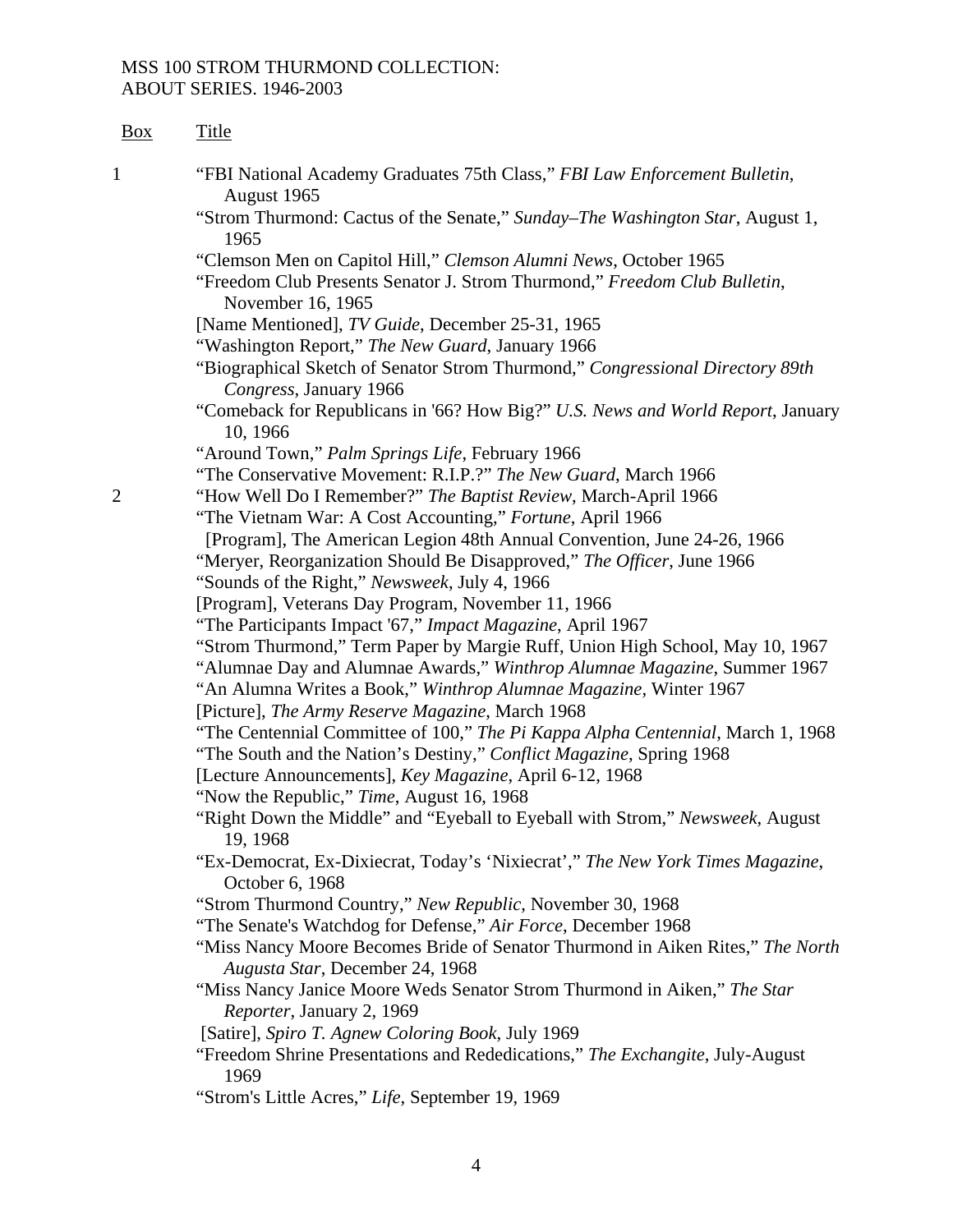| Box            | <b>Title</b>                                                                                                                                                                                                                                                                                                                  |
|----------------|-------------------------------------------------------------------------------------------------------------------------------------------------------------------------------------------------------------------------------------------------------------------------------------------------------------------------------|
| $\overline{c}$ | Home Builders Association of Greenville, SC Newsletter, October 1969<br>"Eight of the Political Hammers of Washington," Vogue, November 15, 1969<br>"Senator Thurmond Visits Macedonia High," Swamp Fox-Macedonia High School<br>Yearbook, 1969<br>"Senator Strom Thurmond: Sugar-Daddy of the GOP," Debonair Magazine, April |
|                | 1970                                                                                                                                                                                                                                                                                                                          |
|                | "Tri-centennial Parade Formation" [Program], Tri-centennial Parade, April 4, 1970<br>The American Legion Fifty-second Department Convention, June 26-28, 1970<br>"The Girls on the Bandwagon," McCall's, August 1970                                                                                                          |
|                | "What about Ehrlichman?" and "Heat Lightning" [Poem], National Review, August<br>11, 1970                                                                                                                                                                                                                                     |
|                | "What the US Textile Industry Really Needs," Fortune, October 1970<br>"Memoranda" [TV Program], ETV Guide, December 1970                                                                                                                                                                                                      |
|                | "Keel Laying of the Nuclear-Powered Guided-Missile Frigate South Carolina PLGN-<br>37," Newport News Shipbuilding and Dry Dock Company, December 1, 1970                                                                                                                                                                      |
|                | "Congressional Orientation-March 8-12, 1971," Science and Technology Fellowship<br>Program, 1970-1971                                                                                                                                                                                                                         |
|                | "ROA Adds Most Prized Award to Senator Thurmond's Many Honors," The Officer,<br>February 1971                                                                                                                                                                                                                                 |
|                | [Pictures], Ninth Annual United States Senate Youth Program, February 1-5, 1971<br>"Citizen of 1971," Reserve Officers Association, February 19, 1971<br>"Thurmond," Sagebrush, April 27, 1971                                                                                                                                |
|                | "Standing Tall," Living in South Carolina, June 1971                                                                                                                                                                                                                                                                          |
|                | "Looking Ahead: McCloskey," National Review, July 27, 1971                                                                                                                                                                                                                                                                    |
|                | "How Strom Thurmond Does It," Newsweek, September 13, 1971                                                                                                                                                                                                                                                                    |
|                | "Ripon Ratings: The 91st Congress," Ripon Forum, October 1971                                                                                                                                                                                                                                                                 |
|                | "Until What Age Can You Make Love," Police Gazette, October 1971                                                                                                                                                                                                                                                              |
|                | "What Prominent Americans Say About America's Future," The Silver Anniversary<br>of America's Future, 1946-1971                                                                                                                                                                                                               |
|                | [Picture], Tenth Annual United States Senate Youth Program, January 31-February 4,<br>1972                                                                                                                                                                                                                                    |
|                | "Washington Happenings," DAV, February 1972                                                                                                                                                                                                                                                                                   |
|                | "ROA Anniversary Banquet to Make History," The Officer, February 1972                                                                                                                                                                                                                                                         |
|                | "Is There a New Strom Thurmond?" Southern News Magazine, April 1972                                                                                                                                                                                                                                                           |
|                | "VA: A Vital Asset," Veterans of Foreign Wars Magazine, April 1972                                                                                                                                                                                                                                                            |
|                | "Baptist College at Charleston Dedicates J. Strom Thurmond Student Center," The<br>Baptist Courier, April 27, 1972                                                                                                                                                                                                            |
|                | "Airpower in the News," Air Force Magazine, May 1972                                                                                                                                                                                                                                                                          |
|                | "Senator Strom Thurmond Wins NCOA Award at Convention," NCOA Journal, May<br>1972                                                                                                                                                                                                                                             |
|                | "Some of my best friends," Osceola, May 23, 1972                                                                                                                                                                                                                                                                              |
|                | "Evaluation of Senator Strom Thurmond," Term Paper by Ken Frick, May 30, 1972<br>"A Day on the Hill" [Picture], The JFV Report, June 1972                                                                                                                                                                                     |
|                | "Anneel for Ingressed Eurice Heart" HEW Maugletter, June 12, 1072                                                                                                                                                                                                                                                             |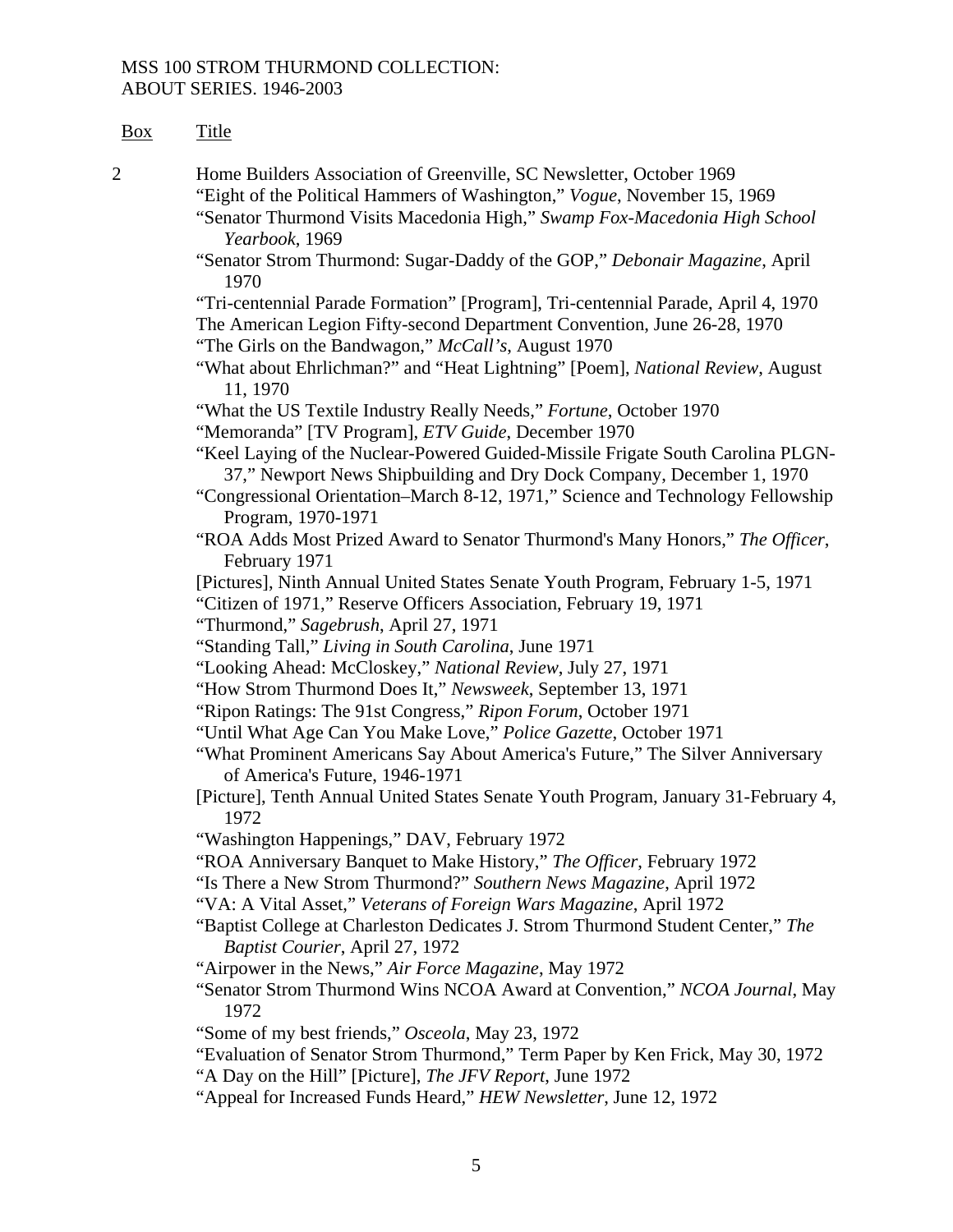| Box            | <b>Title</b>                                                                                                                                              |
|----------------|-----------------------------------------------------------------------------------------------------------------------------------------------------------|
| $\overline{2}$ | "The Reasons for Challenging Strom", Osceola, June 13, 1972<br>"Famous People at Graduation," Modern Maturity, June-July 1972                             |
|                | "The Senator Speaks Out on TEC," Impact, July 1972                                                                                                        |
|                | "Bond Knocks Blacks Who Support Nixon," Jet, August 24, 1972                                                                                              |
|                | "It's Not in the Bag," Armed Forces Journal, September 1972                                                                                               |
|                | "Strom Thurmond In Step with the Times" [Picture], Carolina Virginia,<br>September 1972                                                                   |
|                | "Widow's Equity Moves in Senate," Naval Affairs, September 1972                                                                                           |
|                | "Recomp Amendment Raising to '72 Pay Scale Passes Senate," The Officer,<br>September, 1972                                                                |
|                | "The Washington Scene," The Retired Officer, September 1972                                                                                               |
|                | "Strom Thurmond In Step with the Times" [Picture], Clemson vs. The Citadel,<br>September 9, 1972                                                          |
|                | "19th National Conference Awards Highest Honor to Senator Thurmond," Naval<br>Reserve Association News, October 1972                                      |
|                | "Background of Unprecedented Corrections, Press-TV Sabotaging Defense," Tactics,<br>October 20, 1972                                                      |
|                | "The 7th Annual Chitlin Strut and Country Music Show," Salley, SC, November 25,<br>1972                                                                   |
|                | [Picture], Official Handbook-NCOA of the USA, 1972                                                                                                        |
|                | "1948 Strom Thurmond States' Rights Democrat," "If Elected"                                                                                               |
|                | Unsuccessful Candidates for the Presidency 1796-1968 (National Portrait                                                                                   |
|                | Gallery/Smithsonian Institution), 1972                                                                                                                    |
|                | "Provisional Appointments," The Citadel Alumni News, Winter 1972-1973                                                                                     |
|                | "Senator Strom Thurmond Urges Employers to Ease Transition of Vietnam<br>Veterans," The JFV Report, April 1973                                            |
|                | "L. Mendel Rivers Launch Set June 2," Shipyard Bulletin, May 1973                                                                                         |
|                | "The Three Big R's," The National Guardsman, June 1973                                                                                                    |
|                | [Picture], Disabled American Veterans Convention Program, June 1-3, 1973<br>"Dedication," Hampton County's 31st Annual Watermelon Festival, June 30, 1973 |
|                | [Picture-Award], Insight into Greenville, September 1973                                                                                                  |
|                | "In The Wind," "Editorial," "Reserve Chiefs Make Case on a Hot Saturday," The<br>Officer, September 1973                                                  |
|                | "Senator Thurmond Calls for Modifications in Supreme Court Decisions" [Picture],<br>Carolina Law, September-October 1973                                  |
|                | "Fifteenth Annual Honors Luncheon Distinguished Guests," Army Aviation, October<br>1973                                                                   |
|                | "President Signs " [Picture], DAV, October 1973                                                                                                           |
|                | "V.F.W. The Mainstay," V.F.W., October 1973                                                                                                               |
|                | "Strom Thurmond," Annual G.O.P. Dinner, October 19, 1973                                                                                                  |
|                | "Capitol Digest " [Picture], V.F.W., November 1973                                                                                                        |
|                | "Senator Vance Hartke's Veterans Day Statement," The Stars and Stripes, November<br>1, 1973                                                               |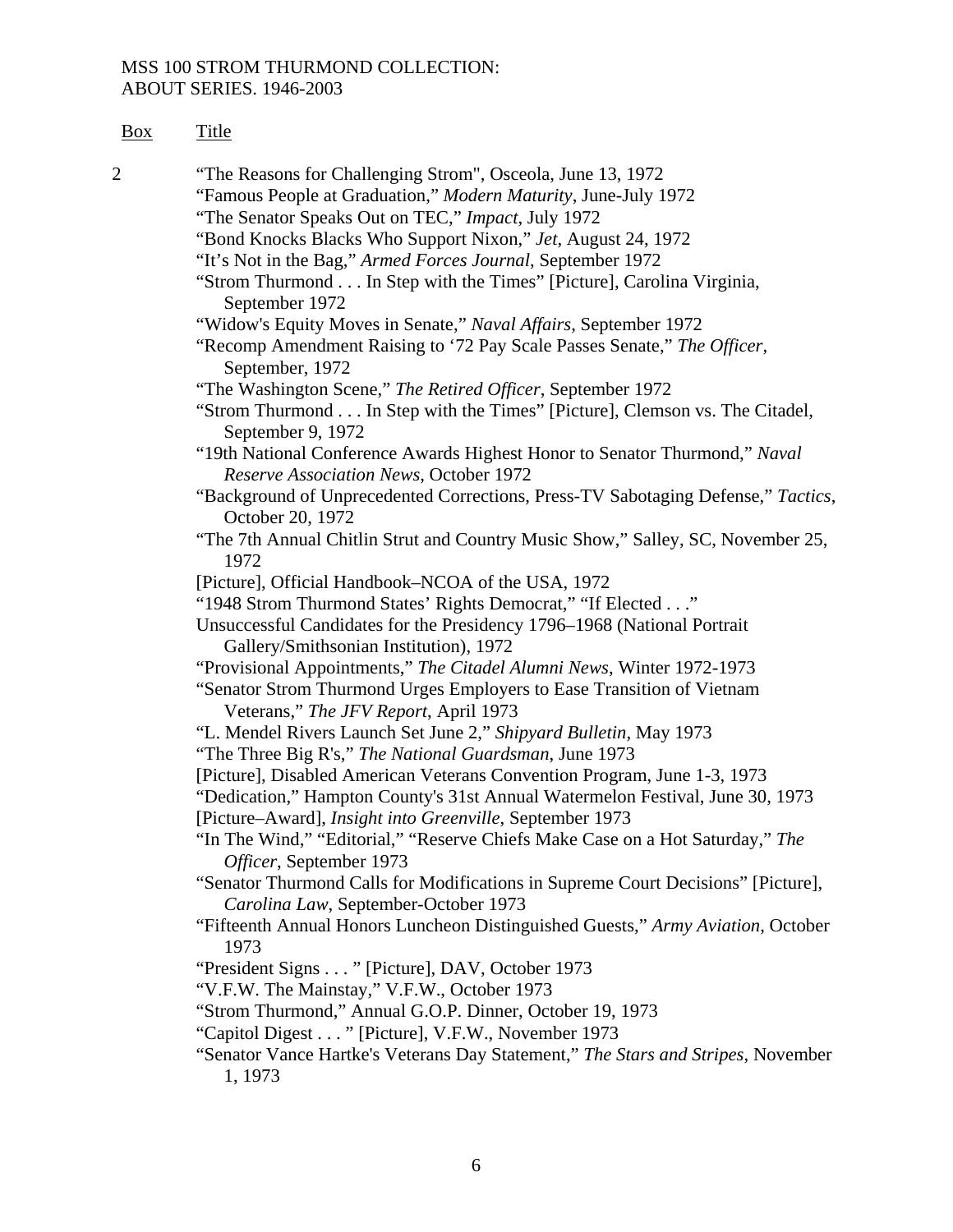| Box | <b>Title</b>                                                                                                                                                                                                                                                                                                                     |
|-----|----------------------------------------------------------------------------------------------------------------------------------------------------------------------------------------------------------------------------------------------------------------------------------------------------------------------------------|
| 2   | "Campaign of Hatred' Must Cease, Nixon Defenders Say," The Charlotte Observer,<br>November 15, 1973                                                                                                                                                                                                                              |
|     | [Picture], Insight into Greenville, December 1973                                                                                                                                                                                                                                                                                |
|     | "Passenger Terminal Dedication Scenes " [Picture], South Carolina Port News,<br>December 1973                                                                                                                                                                                                                                    |
|     | [Pictures], Duke Power Magazine, December 22, 1973                                                                                                                                                                                                                                                                               |
|     | [List of Supporting Senators and Congressmen], Answer to Watergate–Statement by<br>the Reverend Sun Myung Moon, December 31, 1973                                                                                                                                                                                                |
|     | [Pictures], Mace-A Presidential Classroom for Young Americans Yearbook, 1973<br>The Citadel Alumni News, Winter, 1973-1974                                                                                                                                                                                                       |
|     | [Picture], The International Fellows Program 1974–1975<br>[Picture], Army, January 1974                                                                                                                                                                                                                                          |
|     | [Picture], The Army Reserve Magazine, January 1974                                                                                                                                                                                                                                                                               |
|     | "Legislative Digest," NCOA Journal, January 1974                                                                                                                                                                                                                                                                                 |
| 3   | "Information on Senator Thurmond" [Letter], N.A.T.L. News, January-February 1974<br>"Senator Proxmire and Ten Cosponsoring Senators Introduce Bill to Block FDA's<br>Vitamin Regulations," National Health Federation Bulletin, February 1974<br>"Naval Reserve: Solid Accomplishments and Lip Service Too," Sea Power, February |
|     | 1974                                                                                                                                                                                                                                                                                                                             |
|     | [Letter], Army Aviation, March, 1974<br>"Stop the FDA from Killing the Health Food Movement: Senator William Proxmire,"<br>Prevention, March 1974                                                                                                                                                                                |
|     | "Cultivating a Part " [Picture], People Weekly, March 4, 1974                                                                                                                                                                                                                                                                    |
|     | "National Legislative Chairman's Report," South Carolina DAV, Spring 1974                                                                                                                                                                                                                                                        |
|     | "Senator Thurmond Checks UTTAS Program in Visit to Boeing, Sikorsky and G.E."<br>and "The Push for Participation " [Picture], Army Aviation, April 1974                                                                                                                                                                          |
|     | [Cover Picture], DAV, April 1974                                                                                                                                                                                                                                                                                                 |
|     | "Division News," United Daughters of the Confederacy Magazine, April 1974<br>"A Flock of Wildlife Bills Heard by Senate Subcommittee," National Wildlife<br>Federation Conservation Report, April 19, 1974                                                                                                                       |
|     | "Congress Challenged by Schlesinger?" "Will Cutback Abrogate Reserve Act?"<br>"From the Congressional Record," "Gen. Wade Recalls First World Flight in                                                                                                                                                                          |
|     | Sharing ROA Luncheon with Senator Thurmond," The Officer, May 1974                                                                                                                                                                                                                                                               |
|     | [Program], The Congressional Medal of Honor Society's National Patriots Award<br>Banquet, May 4, 1974                                                                                                                                                                                                                            |
|     | "Congratulations to Senator Thurmond and Family," N.A.T.L. News, May-June 1974<br>[Program, Pictures], Disabled American Veterans Annual Convention, May 31-June<br>2, 1974                                                                                                                                                      |
|     | "Mid-Winter Highlights" [Picture], South Carolina DAV, Summer 1974                                                                                                                                                                                                                                                               |
|     | [Program], Dedication Service of the Washington Avenue Baptist Church June 9,<br>1974                                                                                                                                                                                                                                            |
|     | [Program, Picture], Easley Hall of Fame, August 17, 1974<br>[Picture], South Carolina DAV, Fall 1974                                                                                                                                                                                                                             |
|     | "DAV Rakes Department of Labor," DAV, October 1974                                                                                                                                                                                                                                                                               |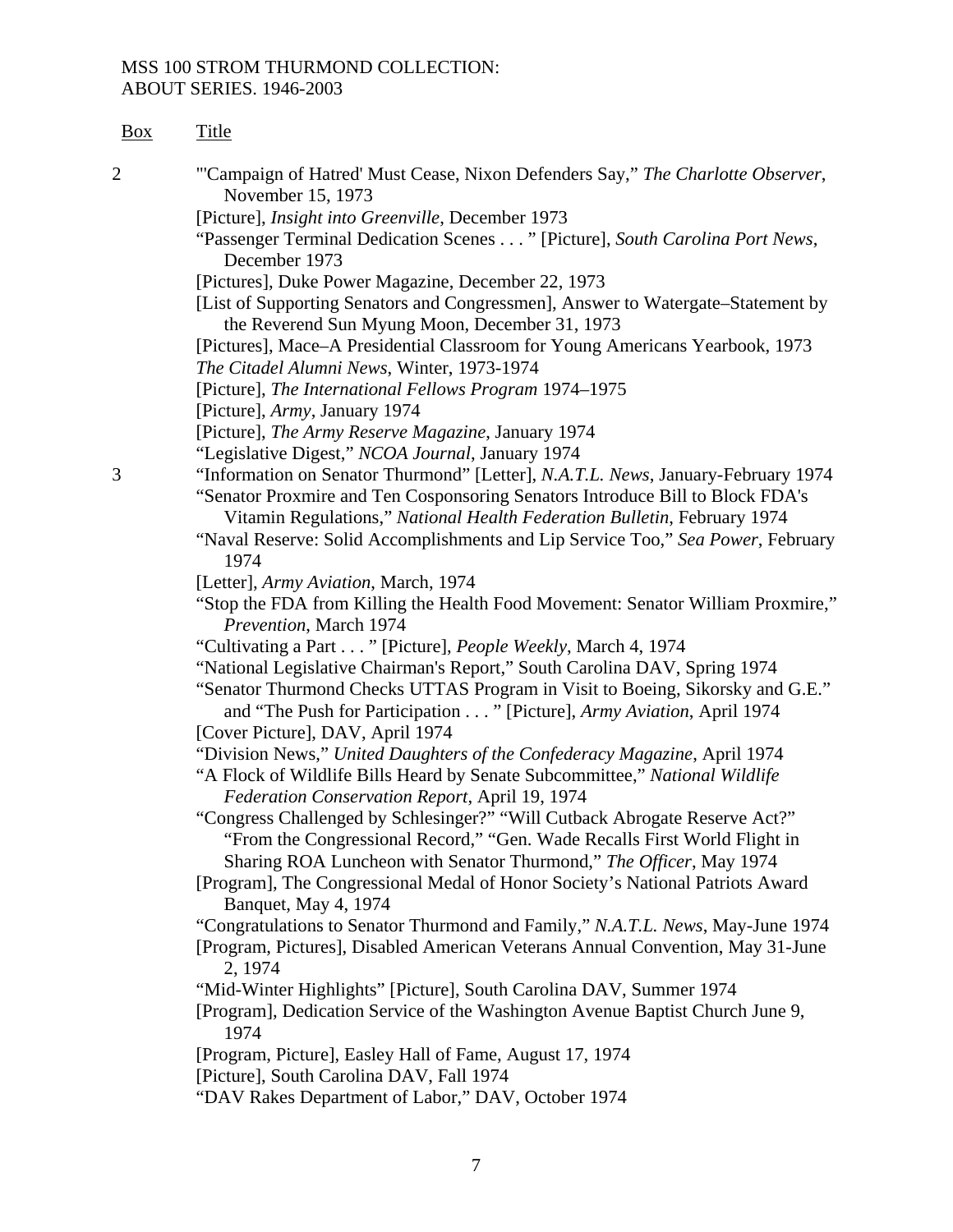| вох | itle |
|-----|------|
|     |      |

3 "Recomputation of Military Retired Pay," *Naval Affairs*, November 1974 "Profile: Strom Thurmond," *ETV Guide*, December 1974 [Pictures], V.F.W., December 1974 [Picture], V.F.W., January 1975 "Principle Speaker, the Honorable Strom Thurmond," U.S.S. South Carolina Commissioning, January 25, 1975 "Published Articles–Valley Forge Honor Certificate Awards," Freedoms Foundation at Valley Forge, February 17, 1975 [Cover Picture], *Aging*, February-March 1975 "Capitol Report" and "Congressional Comments," DAV, April 1975 "ROA Washington Newsletter," "Mighty Good Friends of ROA . . ." [Picture], "Ford Asks Vietnam Funds; Thurmond Deplores Aid Cuts," *The Officer*, April 1975 "Veteran's Newsletter" and "The American Legion's Washington Conference," *The American Legion Magazine*, May 1975 "V.F.W. Pledges Strong America," "Stang Emphasis on Vet's Needs," "Wheelchair Driver" [Picture], V.F.W., May 1975 "Ceilings for Senate 'Moonlighters'," *U.S. News & World Report*, June 2, 1975 "Greenville-Manufacturer Gets 'E' Award for Expert Service," *South Carolina Port News*, July 1975 "Politics Makes Strange Fellows, Period," *Potomac*, July 13, 1975 "New Greenville VA Clinics Dedicated," "New Clinic Benefits Veterans," "Thurmond Backs Bill," "Thurmond Issues Statement on National Cemetery," *The S.C. Legionnaire*, August 1975 "Can He Solve the Explosive Panama Canal Issue?" *Parade,* August 31, 1975 "Expecting: Nancy Moore Thurmond" [Picture], *Newsweek*, September 1, 1975 "Irish Eyes Smiled at 'Pete's 'Homecoming," V.F.W., October 1975 [Program], Textile Management Third Annual Scholarship Awards Banquet, December 12, 1975 [Letters], The Life and Ministry of Joe C. Belcher, 1975] "Ground-Breaking Held for New V.A. Hospital," "Remarks by Senator Thurmond at the Ground-Breaking for the New V.A. Hospital," "Senator Thurmond on Target Again" [Pictures at Ground-Breaking Ceremony], "Remarks by Administrator of V.A. Affairs, Richard Roudebush at V.A. Hospital Ground- Breaking," *South Carolina V.F.W. News*, February 1976 "Long Time Rural Electric Friend," *Living in South Carolina*, February, 1976 "Total Force–Becoming Total Force?" and "The Call . . . and the Response," *Naval Reserve Association News*, March 16, 1976 "Speaking on the Budget . . . " and "Introduces Bill Against Military Unions," *Naval Affairs*, April 1976 "Baptist College Has Thurmond as Speaker, Four to be Honored," *The Baptist Courier*, April 22, 1976 "A Unionized Military?" *Winning Spirit*, May 1976 "Thurmond Berates 'Bad Business' in Congress" [Picture], Greenville, May 3, 1976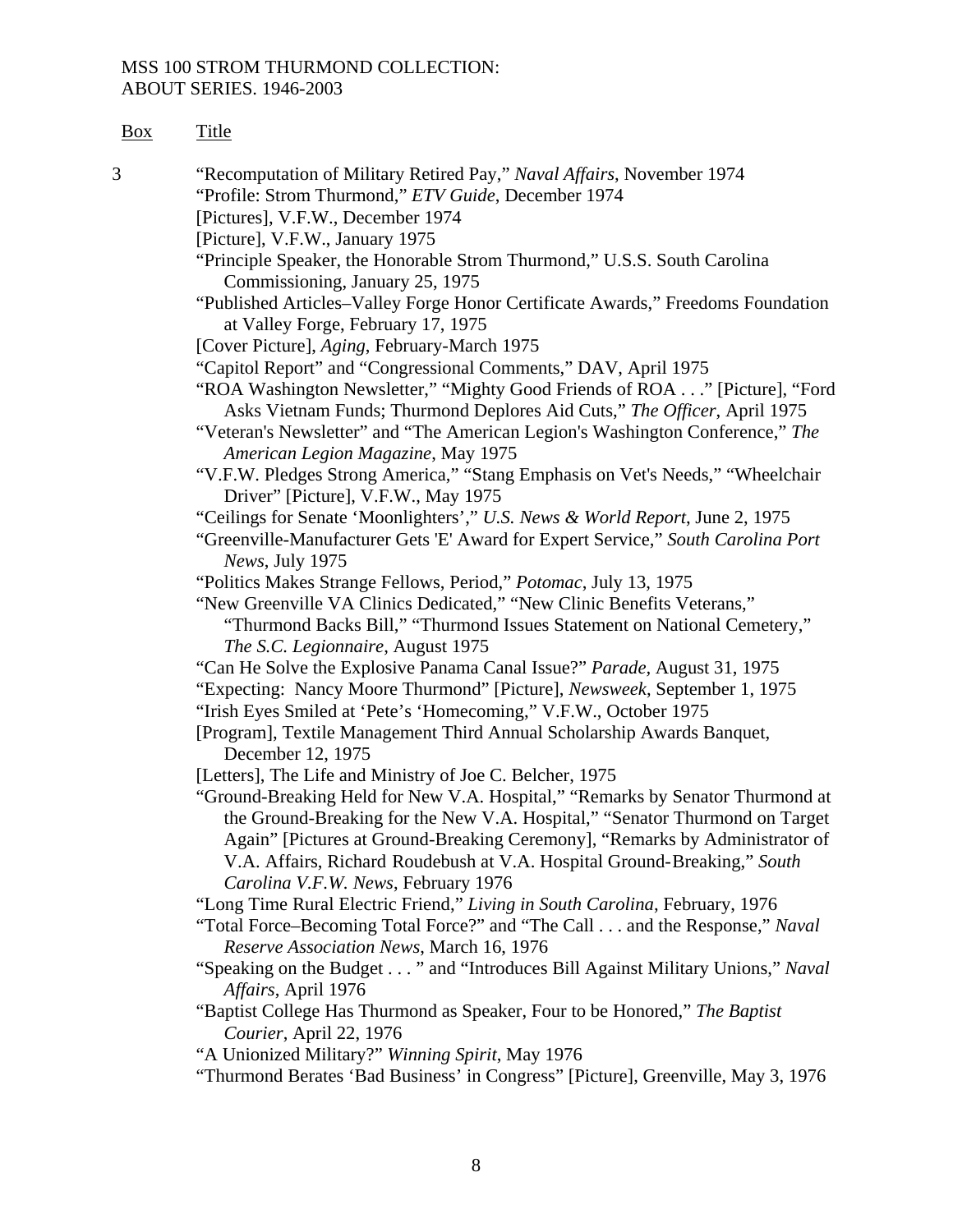| Box | <b>Title</b>                                                                                                                                                                                                                                                                                                                                                            |
|-----|-------------------------------------------------------------------------------------------------------------------------------------------------------------------------------------------------------------------------------------------------------------------------------------------------------------------------------------------------------------------------|
| 3   | "Citation for the Honorary Degree of Doctor of Laws," University of South Carolina<br>Commencement Exercises, May 8, 1976                                                                                                                                                                                                                                               |
|     | "The Richest Men in the US Senate," Parade, May 23, 1976                                                                                                                                                                                                                                                                                                                |
|     | [Picture], Mace–A Presidential Classroom for Young Americans Yearbook, July 2,<br>1976                                                                                                                                                                                                                                                                                  |
|     | "Ford Signs Procurement Bill; Hits Congress for Shipbuilding Cuts" and "Navy<br>Shipbuilding Dispute Rages On," Sea Power, August 1976                                                                                                                                                                                                                                  |
|     | "Special How Congress Voted," NFIB Mandate, September 1976                                                                                                                                                                                                                                                                                                              |
|     | "How It Feels to Run for President-And Lose," Family Weekly, September 5, 1976                                                                                                                                                                                                                                                                                          |
|     | "Senator Strom Thurmond" [Picture], 29th Homecoming, September 12, 1976<br>"Honorable Strom Thurmond " [Picture–Program], Constitution Day, September<br>17, 1976                                                                                                                                                                                                       |
|     | "The South Carolina Delegation," Dairymen, Incorporated News, November-<br>December 1976                                                                                                                                                                                                                                                                                |
|     | [Picture], Auctus, 1976                                                                                                                                                                                                                                                                                                                                                 |
|     | "The Panama Canal and United States Sovereignty" by Strom Thurmond (Speech),                                                                                                                                                                                                                                                                                            |
|     | Report of Official Proceedings: Inter-American Conference on Freedom and<br>Security, 1976                                                                                                                                                                                                                                                                              |
|     | "Spotlight of History Will Shine on 'Old' Campus" and "College Reviews Attention                                                                                                                                                                                                                                                                                        |
|     | in Congressional Record," Dimensions, January 1977                                                                                                                                                                                                                                                                                                                      |
|     | "Mapping Strategy" DAV, February 1977                                                                                                                                                                                                                                                                                                                                   |
|     | "Mid-Winter Conference: Update," The Officer, February 1977                                                                                                                                                                                                                                                                                                             |
|     | "The Washington Scene," The Retired Officer, February 29, 1977                                                                                                                                                                                                                                                                                                          |
|     | "No Military Unions, Says V.F.W.," Washington Action Reporter, March 1977                                                                                                                                                                                                                                                                                               |
|     | "Senator Strom Thurmond Warns Vets on Hospitals, Burials, and Pardon" and "Sen.                                                                                                                                                                                                                                                                                         |
|     | Strom Thurmond Receives NASDVA Annual Award," The Stars and Stripes,                                                                                                                                                                                                                                                                                                    |
|     | March 31, 1977                                                                                                                                                                                                                                                                                                                                                          |
|     | "Thurmond Led Fight to Save Vet Committee," South Carolina DAV, Spring 1977<br>"An Interview with AFSA's President, John Paul May," AFSA Sergeants, April 1977                                                                                                                                                                                                          |
|     | "Mid-Winter Conference 1977," The Officer, April 1977                                                                                                                                                                                                                                                                                                                   |
|     | "Veteran's Pension Program Called "Disgraceful"" and "Veteran's Must Bond                                                                                                                                                                                                                                                                                               |
|     | Together" [Picture], The S.C. Legionnaire, April 1977                                                                                                                                                                                                                                                                                                                   |
|     | "V.F.W. Distinguished Guests " [Picture], V.F.W. News, April 1977                                                                                                                                                                                                                                                                                                       |
|     | "Chatter," People Weekly, April 18, 1977                                                                                                                                                                                                                                                                                                                                |
|     | "Bills of Concern to AFSA," AFSA Sergeants, May 1977                                                                                                                                                                                                                                                                                                                    |
|     | "Quiet Moments" [Picture], DAV, May 1977                                                                                                                                                                                                                                                                                                                                |
|     | "Charleston Conference Features Outstanding Presentations on CA Role in National<br>Defense," "CAA Executive Committee and Board of Directors Line Up in<br>Charleston, SC" [Picture], "Senator Thurmond Supports a Strong CA Capability,"<br>"30th Civil Affairs Association Annual Conference" [Picture], Civil Affairs<br>Journal and Newsletter, May-June-July 1977 |
|     | "Senator Thurmond's Address at Silver Helmet Luncheon Well Received" and                                                                                                                                                                                                                                                                                                |
|     | "Highlights of Silver Helmet Awards Luncheon" [Picture], The National AMVET,<br>May-June 1977                                                                                                                                                                                                                                                                           |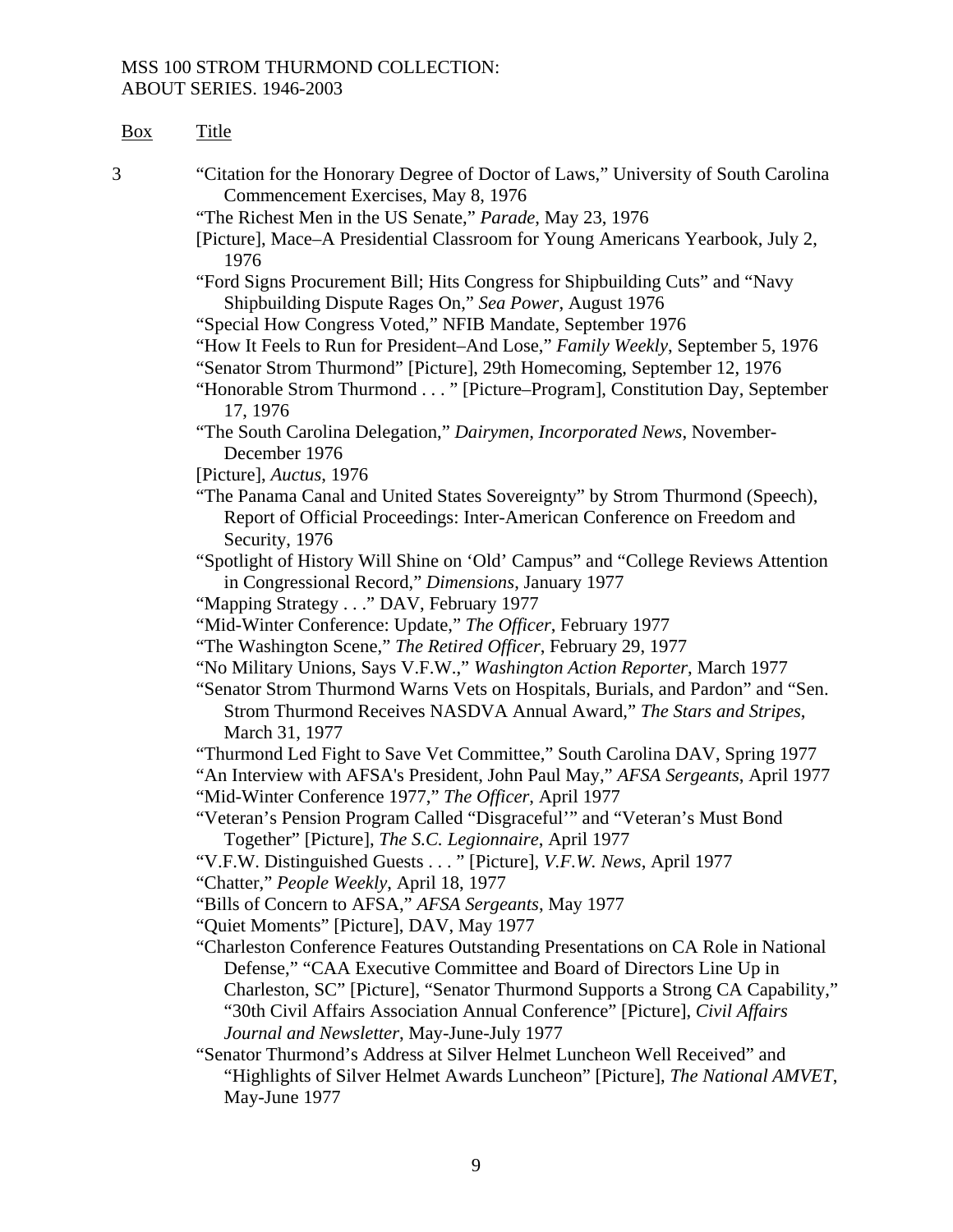| <b>Box</b>     | <b>Title</b>                                                                                                                                                                                                                                              |
|----------------|-----------------------------------------------------------------------------------------------------------------------------------------------------------------------------------------------------------------------------------------------------------|
| 3              | "Washington Report," The Bottom Line, Summer 1977<br>"Our Link to the Lawmakers," Sears South, Summer 1977                                                                                                                                                |
|                | "Senator Strom Thurmond Visits Columbia Store," Sears South News, June 1977<br>"13 Famous American Lawyers Who Never Went to Law School," Book Digest<br>Magazine, June 1977                                                                              |
|                | "The Honorable Strom Thurmond" [Picture], Department of South Carolina DAV<br>Annual Convention, June 2-5, 1977                                                                                                                                           |
|                | "Senate Retains Security Probers," Tactics, June 14, 1977                                                                                                                                                                                                 |
|                | "Senator Thurmond Receives Award," South Carolina V.F.W. News, August 1977<br>"We've Got Our Work Cut Out," "Humphrey, Thurmond to Address V.F.W. 78th<br>Annual Convention," and "Thurmond to Receive Award," South Carolina V.F.W.<br>News, August 1977 |
|                | "Chatter," People Weekly, August 29, 1977                                                                                                                                                                                                                 |
|                | "Thurmond Visits Convention" and "Panal Canal Giveaway," The S.C. Legionnaire,<br>September 1977                                                                                                                                                          |
|                | "Annabell's Dossier File," The Washington Dossier, September 1977                                                                                                                                                                                         |
|                | "Nancy Jr. Goes to School," Osceola, September 2, 1977                                                                                                                                                                                                    |
|                | "Seeking the New South," Town & Country, November 1977                                                                                                                                                                                                    |
|                | "Tacky, Tacky, Tacky-Crimes of Fashion in the Nation's Capital," The<br>Washingtonian, December 1977                                                                                                                                                      |
|                | "American Economy the Best, Thurmond Says," The Gamecock, December 1, 1977<br>"Military Unions: No," AEI Defense Review, 1977                                                                                                                             |
|                | [Picture], High Hill Free Will Baptist Church, 1977<br>[Picture], Raylrode Daze, 1977                                                                                                                                                                     |
| $\overline{4}$ | "Pug Ravenel, How Sharp Is His Cutting Edge?" South, February, 1978                                                                                                                                                                                       |
|                | "Hill Day' Rally Attended by Overflow Audience," National Legislative News<br>Bulletin, February 28, 1978                                                                                                                                                 |
|                | "Thurmond Vows to Preserve Country" [Picture], The S.C. Legionnaire, March 1978<br>"Labor-Baiting Is the First Step-How the Radical Right Builds Political Muscle,"<br>Viewpoint Second Quarter, 1978                                                     |
|                | "Speaking Out in Washington" [Picture], The American Legion Magazine, April 1978<br>"Coming: Decisive Congressional Action on Federal Workers Compensation,"<br>Occupational Hazards, April 1978                                                          |
|                | "200 Attend Statue Unveiling Ceremony," The Officer, April 1978<br>"Rally for Canal" and "Boost Vet's Programs-Wasylik," V.F.W. News, April 1978<br>"Thurmond Attacks DOL Policies on Veteran Unemployment," Operation Vet, April-<br>May 1978            |
|                | "From the Hip," Charleston Magazine, May 1978                                                                                                                                                                                                             |
|                | "Strom Thurmond: Tough, Virile Campaigner," Conservative Digest, May 1978                                                                                                                                                                                 |
|                | "Let's Go All-out to Get a Pharmacist to Fill Rxs for Congress," Pharmacy Times,<br>May 1978                                                                                                                                                              |
|                | "Thurmond's Last Hoorah," South, May 1978                                                                                                                                                                                                                 |
|                | "Tough Talk from the Boss," Newsweek, May 1, 1978                                                                                                                                                                                                         |
|                | "Race for the Senate: Strom Thurmond," Hilton Head Quarterly, Summer 1978                                                                                                                                                                                 |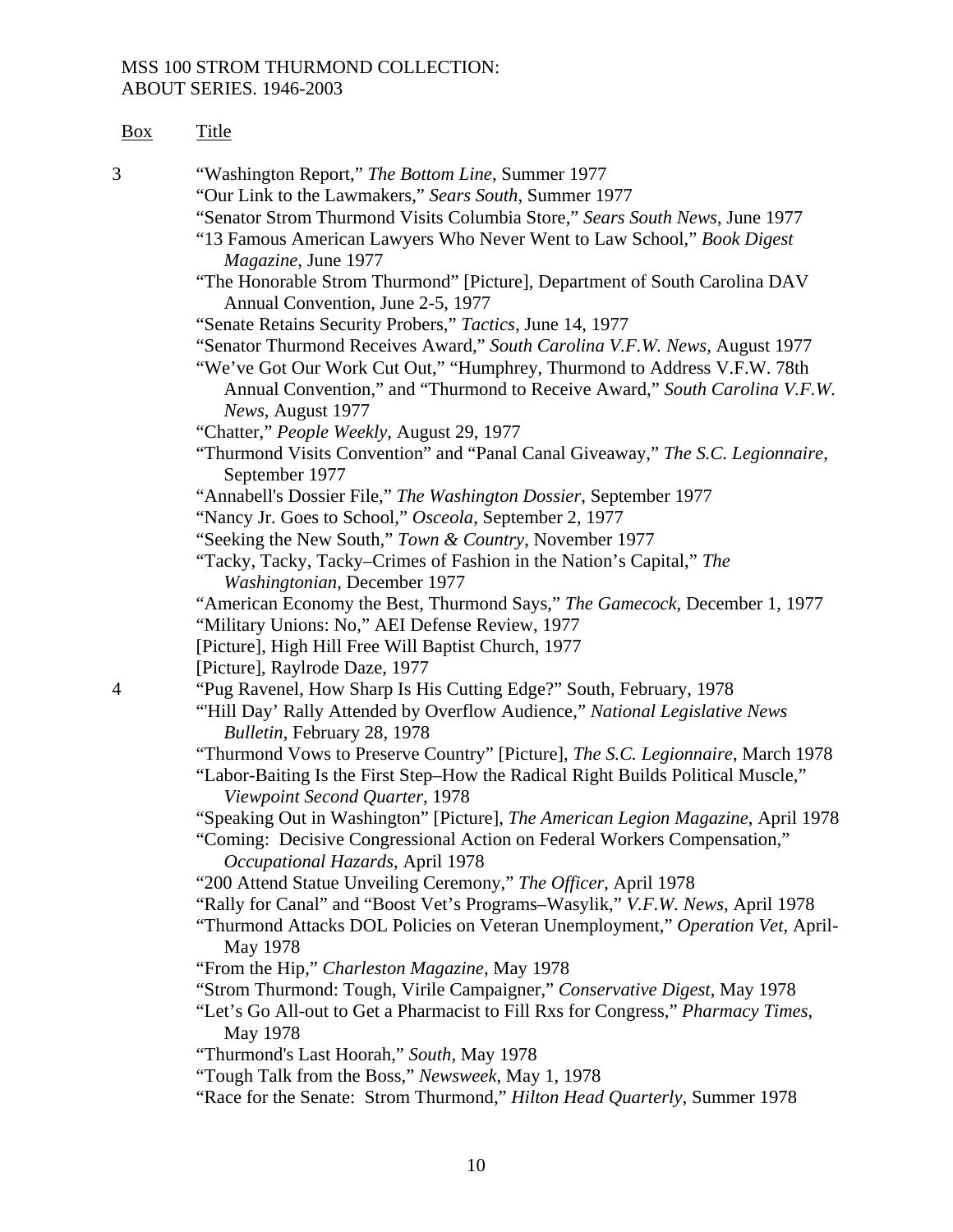| Box | <b>Title</b>                                                                                                                                                                                                                                                                                                                                                                                                              |
|-----|---------------------------------------------------------------------------------------------------------------------------------------------------------------------------------------------------------------------------------------------------------------------------------------------------------------------------------------------------------------------------------------------------------------------------|
| 4   | "Washington Letter," The Union Signal, July 1978<br>"US Senator Strom Thurmond Delivers Dedicatory Address" [Pictures], Park Lites,<br>July 21, 1978                                                                                                                                                                                                                                                                      |
|     | "Washington Letter," The Union Signal, August 11, 1978<br>"Senator Thurmond Honored at Dinner" and "Who Will Win?" Wellman Topics, Fall                                                                                                                                                                                                                                                                                   |
|     | 1978                                                                                                                                                                                                                                                                                                                                                                                                                      |
|     | [Campaign Ad], Columbia, September 1978<br>"Commander-in-Chief Sandstrom Praises Senator Thurmond" [Picture], "We Must"<br>Re-elect This Man," "Veteran's Appreciation Night for Strom Thurmond,"<br>[Pictures], [Campaign Ad], South Carolina V.F.W. News, October 1978<br>"Ravenel vs. Thurmond–Can a New South Politician Defeat an Old South Legend?"<br>The Atlanta Journal & Constitution Magazine, October 8, 1978 |
|     | "Challenging a Southern Legend," Time, October 16, 1978                                                                                                                                                                                                                                                                                                                                                                   |
|     | "The Unveiling of a New Ford," Time, October 23, 1978                                                                                                                                                                                                                                                                                                                                                                     |
|     | "A Living Legend," V.F.W. News, November, 1978                                                                                                                                                                                                                                                                                                                                                                            |
|     | "With His Young Wife's Help, Senator Thurmond, 75, Turns Out Kids and Votes,"<br>People Weekly, November 27, 1978                                                                                                                                                                                                                                                                                                         |
|     | "All in a Daze Work" [Picture], Ties, November-December 1978                                                                                                                                                                                                                                                                                                                                                              |
|     | "Legislative Highlights" [Picture], National Legislative News Bulletin, February 28,<br>1979                                                                                                                                                                                                                                                                                                                              |
|     | "Thanks Senator Strom Thurmond" [Letter], The Stars and Stripes, March 15, 1979<br>"From the Desk of Adjutant General Interim," The Purple Heart Magazine, March-<br>April 1979                                                                                                                                                                                                                                           |
|     | "Senate Votes for Warning Labels on Liquor," Congressional Quarterly Weekly<br>Report, May 19, 1979                                                                                                                                                                                                                                                                                                                       |
|     | "Congressional Reception Among Highlights During '79 AAMVA New                                                                                                                                                                                                                                                                                                                                                            |
|     | Administrator's Seminar June 4-8," [Picture], AAMVA Bulletin, May-June 1979<br>"Senate Nears Key Electoral College Vote," Congressional Quarterly Weekly Report,                                                                                                                                                                                                                                                          |
|     | June 30, 1979<br>"Test Site for New Anti-Business Legislation" and "What's Senate Judiciary Up To?"                                                                                                                                                                                                                                                                                                                       |
|     | Enterprise, August 1979                                                                                                                                                                                                                                                                                                                                                                                                   |
|     | "The White House Springs a SBP Surprise," Naval Affairs, September 1979                                                                                                                                                                                                                                                                                                                                                   |
|     | "Running for Cover," The Washington Post Magazine, October 28, 1979<br>"Victims of Catch-62 Face Double Jeopardy in Plan to Offset Social Security," The                                                                                                                                                                                                                                                                  |
|     | American Postal Worker, December 1979<br>"Right Wingers Could Take Over the Senate-Unless Liberals Wake Up Now," NCEC<br>[National Committee for an Effective Congress], 1979                                                                                                                                                                                                                                             |
|     | "An Interview with Senator Strom Thurmond," Second Spring, December-January<br>1980                                                                                                                                                                                                                                                                                                                                       |
|     | "Thurmond Endorsement Boosts Connally," Conservative Digest, February 1980<br>"US Capitol Historical Society" [Picture], Republican Senate Bulletin, February 29,<br>1980                                                                                                                                                                                                                                                 |
|     | "Thurmond Pressures for House Probe of POW's Held by Reds," The Spotlight, April<br>28, 1980                                                                                                                                                                                                                                                                                                                              |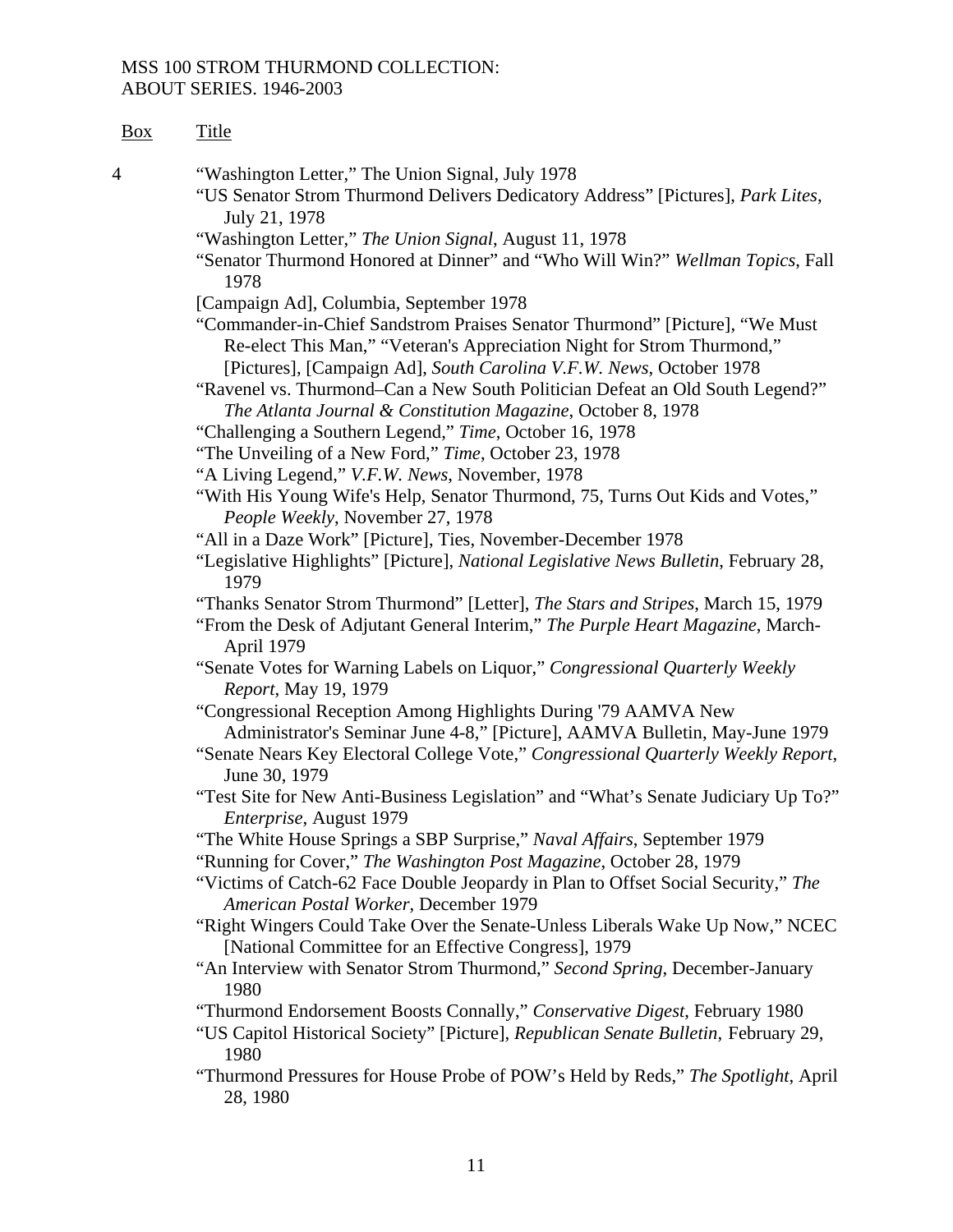| Fitle<br>вох |
|--------------|
|              |

4 "Endowment Funds" [Picture], *Carolina Lawyer*, Spring-Summer 1980 "Strom Thurmond: The Born Politician," *The Augusta Spectator*, Summer 1980 "The Incredible Strom Thurmond," *Christian Life*, July 1980 "The Early Events" [Pictures, Dinner Program], *New Guard*, Fall 1980 "The Great Defender," *Business & Real Estate Washington*, September-October 1980 "Twenty Years of Freedom" [Picture], *The Conservative Virginian*, October 1980 "Jack Anderson Rates The Congress," *The Washingtonian*, October 1980 "The Conservatives Are Coming!" *Time,* November 24, 1980 "The Power That Will Be," *The American Lawyer*, January 1981 "Thunder from the Right" [Picture], *The New York Times Magazine*, February 8, 1981 "How Strom Thurmond Would Like to Change America," *Parade*, February 15, 1981 "Abortion, Busing, Crime: Strom Thurmond Speaks Up," *U.S. News & World Report*, March 23, 1981 "United States Senator Strom Thurmond" [Picture, Program], Young Republican Leadership Conference, March 26-29, 1981 "Balancing the Budget" [Picture], "Press Club 'Terrorized'," "Budget Balancing Act," *The Spotlight*, March 30, 1981 "Clemson Medallion Awarded for First Time at Honors and Awards Banquet," [Clemson University] *Newsletter*, April 14, 1981 "Thurmond Elects to Run" [Picture], *The Stars and Stripes*, April 17, 1981 "Unlocking America" [Picture], *Beacon*, 2nd Quarter 1981 "Unlocking America–CU Fights Back" [Picture], *The Professional Agent*, May 1981 "Strom Thurmond Chair & Scholarships" [Picture], *Carolina Lawyer*, June 1981 "Founder's Week '81—A Time to Remember" [Picture], *Clemson World*, June 1981 "The Non-Stop World of Lee Atwater," *Sandlapper*, July 1981 "News from Capitol Hill," *Naval Affairs*, August 1981 "Thurmond Seeks to Prove He's a Friend to Blacks," Jet, October 22, 1981 "Senator Gives Public Papers to University" [Pictures] and "Senator Strom Thurmond a Man Devoted to Serving His State and Nation" [Pictures], *Clemson University News*, October-December 1981 "Senator Strom Thurmond Selected for National Security Award," *U.S. Civil Defense Council Bulletin*, December, 1981 "US Senate" [Picture], National Tax Limitation Committee Biennial Report, 1981- 1982 "Strom Thurmond's Roots," *The New Republic*, March 3, 1982 "360th Brigade Hosts CA Conference" and "Civil Affairs–Past and Present" [Picture], *Civil Affairs Journal and Newsletter*, May-June 1982 "The National Convention" [Pictures], and "Strom Wins 1982 Award, Distinguished Achievement," *Shield & Diamond*, June 1982 "Right-Wing Rebel: The Political Survival of Strom Thurmond," *MacLean*, August/September 1982 "Thurmond–Import Flood 'Can No Longer be Tolerated'," *Textile News*, September 6, 1982